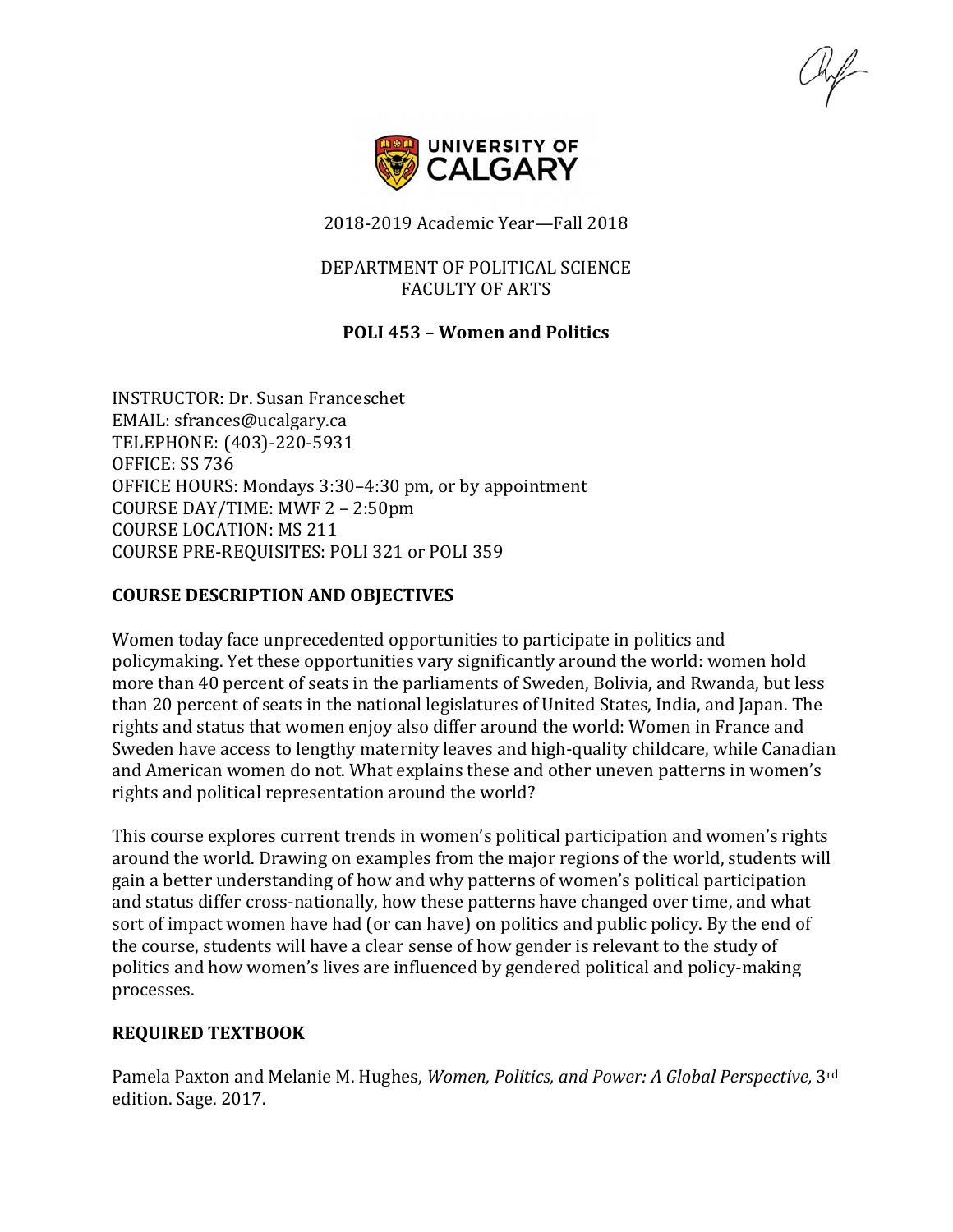Other readings are either posted on D2L or available electronically through the Taylor Family Digital Library.

# **COURSE REQUIREMENTS:**

Although this is a lecture course, student discussion and participation are strongly encouraged. Students will gain critical reading, writing, and discussion skills in the course. Course work includes two mid-term tests (50 minutes each) consisting of multiple choice and short answer questions, and a take-home final exam (to be posted on D2L on Dec 7th). Study aids are not permitted for the mid-term tests.

Students will also develop and sharpen their critical thinking, research, and writing skills by producing a critical review essay. Detailed instructions and grading criteria are available on D2L. All written work will be submitted electronically on D2L.

Please note that written work (including tests and exams) is evaluated according to content and style. In other words, clarity, precision, grammar, and proper spelling all help to determine your grade.

| Mid-term test I        | October 12       | 15% |
|------------------------|------------------|-----|
| Mid-term test II       | November 9       | 15% |
| Review Essay           | Due: November 26 | 35% |
| Final exam (Take-home) | Due: December 13 | 35% |

Grades for the course will be distributed as follows:

\*Late essays will be penalized at a rate of 2% per day (with weekends counting as one day). Research essays submitted **after December 3rd will not be graded**. Late take-home exams **will not be accepted**.

# **GRADING SCALE**

| $A + (95-100)$ | $B + (77-79)$ | $C + (67-69)$ | $D+$ (55-59) |
|----------------|---------------|---------------|--------------|
| $A(88-94)$     | $B(73-76)$    | $C(63-66)$    | $D(50-54)$   |
| $A - (80-87)$  | $B - (70-72)$ | $C - (60-62)$ | $F(0-49)$    |

# **CLASSROOM POLICIES**

Good note-taking skills are key to doing well on the mid-term and final exam. Although students are permitted to use laptops or tablets for taking notes during lectures, this must be done responsibly. Using laptops or tablets during class for any purpose other than note taking is highly disruptive to other students, as such, sending/receiving texts and browsing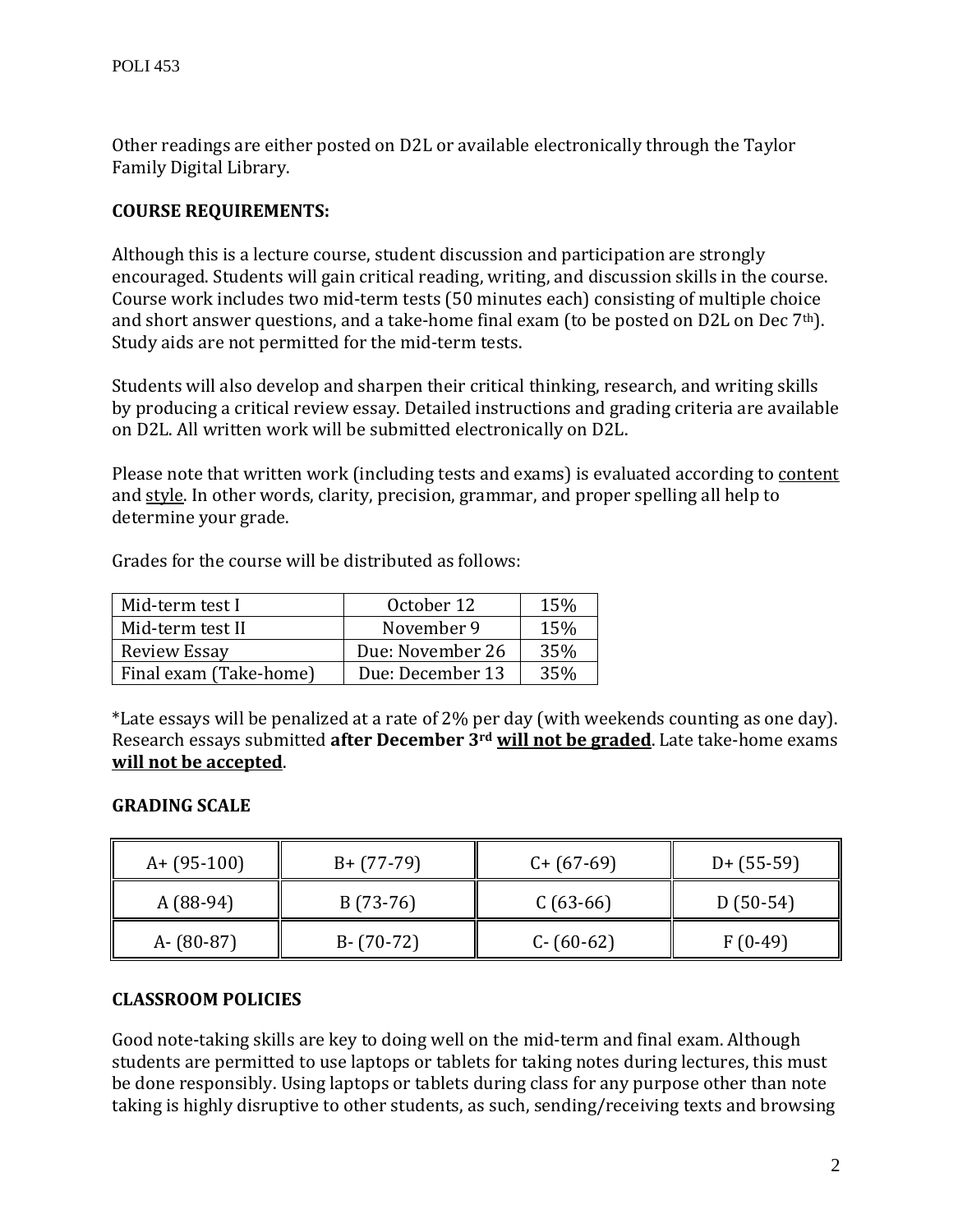the Web during class **will not be tolerated**.

# **COURSE SCHEDULE AND REQUIRED READINGS:**

(Please note that dates, topics, and readings may be subject to change)

**September 7**: Introduction to Gender and Political Science

# PART I: CONCEPTUAL FOUNDATIONS

**September 10th–21st:** Key Concepts Sex, Gender, Citizenship, Power, and Political Representation

Reading: Paxton & Hughes, pp. 1–30; 111 – 119.

Karen Beckwith, A Common Language of Gender? *Politics & Gender* 1 (1): 2005, pp. 128– 137. (PDF on D2L)

Carole Pateman, Equality, Difference, and Subordination: The politics of motherhood and women's citizenship. *Beyond Equality and Difference.* Edited by Gisela Bock and Susan James, Routledge 1992. Pp. 17–31. (PDF on D2L)

Jane Mansbridge, Should Blacks Represent Blacks and Women Represent Women? A Contingent 'Yes,' *Journal of Politics* 61 (3): 1999, pp. 628–657.

# PART II: WOMEN AND THE POLITICAL PROCESS

**September 24 - October 5:** Gender and Political Recruitment: Why are there fewer women than men in elected office? What explains cross-national variation? Should all countries adopt gender quotas?

Reading: Paxton & Hughes, pp. 69–82; 119 – 200.

Rosie Campbell and Sarah Childs, Parents in Parliament: Where's Mum? *The Political Quarterly* 85 (4), 2014. (PDF on D2L)

Richard Fox and Jennifer Lawless, If Only They'd Ask: Gender, Recruitment, and Political Ambition. *Journal of Politics* 72 (2): 2010, 310–326.

Rainbow Murray, Quotas for Men? Reframing Gender Quotas as a Means for Improving Representation for All. *American Political Science Review* 108 (3): 2014, pp. 520–532. [http://ezproxy.lib.ucalgary.ca/login?url=https://search-proquest-](http://ezproxy.lib.ucalgary.ca/login?url=https://search-proquest-com.ezproxy.lib.ucalgary.ca/docview/1555236361?accountid=9838)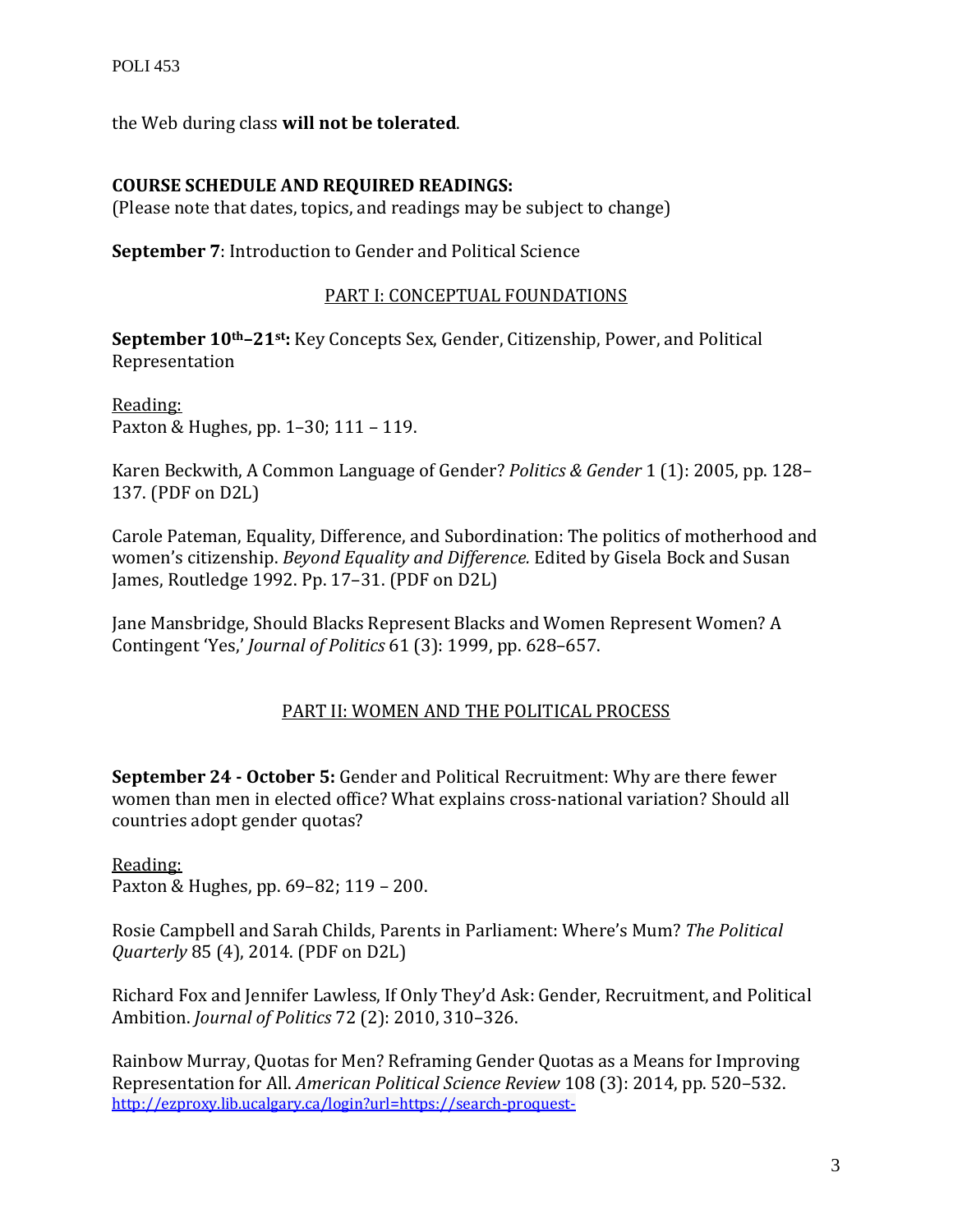[com.ezproxy.lib.ucalgary.ca/docview/1555236361?accountid=9838](http://ezproxy.lib.ucalgary.ca/login?url=https://search-proquest-com.ezproxy.lib.ucalgary.ca/docview/1555236361?accountid=9838)

**October 10th:** Intersectionality and Women's Political Representation

Reading: Paxton & Hughes, pp. 243–261.

Melanie Hughes, The Intersection of Gender and Minority Status in National Legislatures: The Minority Women Legislative Index. *Legislative Studies Quarterly* 38 (4): 489–516.

**October 12th** MID-TERM TEST I

**October 15th – 22nd:** Does Women's Parliamentary Presence Matter? How to evaluate the consequences of electing more women?

Reading: Paxton & Hughes, pp. 215 – 261.

Sarah Childs & Mona Lena Krook, Analysing Women's Substantive Representation: From Critical Mass to Critical Actors, *Government and Opposition* 44 (2): 2009, 125–145. (PDF on D2L)

Amy Alexander and Farida Jalalzai, Symbolic empowerment and female heads of state and government: a global, multilevel analysis. *Politics, Groups, and Identities* 2018.

**October 24th – 31st:** Gender and the Executive Branch: presidents, prime ministers, and cabinet appointment

Readings: Paxton & Hughes, pp. 80–93

Farida Jalalzai, Women Rule: Shattering the Executive Glass Ceiling. *Politics & Gender* 4 (2): 2008, 1–27. (PDF on D2L)

Susan Franceschet, Claire Annesley, and Karen Beckwith. What do women represent? Symbolic representation and cabinet appointments. *Politics, Groups, and Identities* 5 (3): 2017.

# PART III: WOMEN AND POLITICS AROUND THE WORLD

**November 2 – 5th:** Puzzles and Anomalies in Women's Representation and Activism in the United States

Reading: Paxton & Hughes pp. 273 – 298.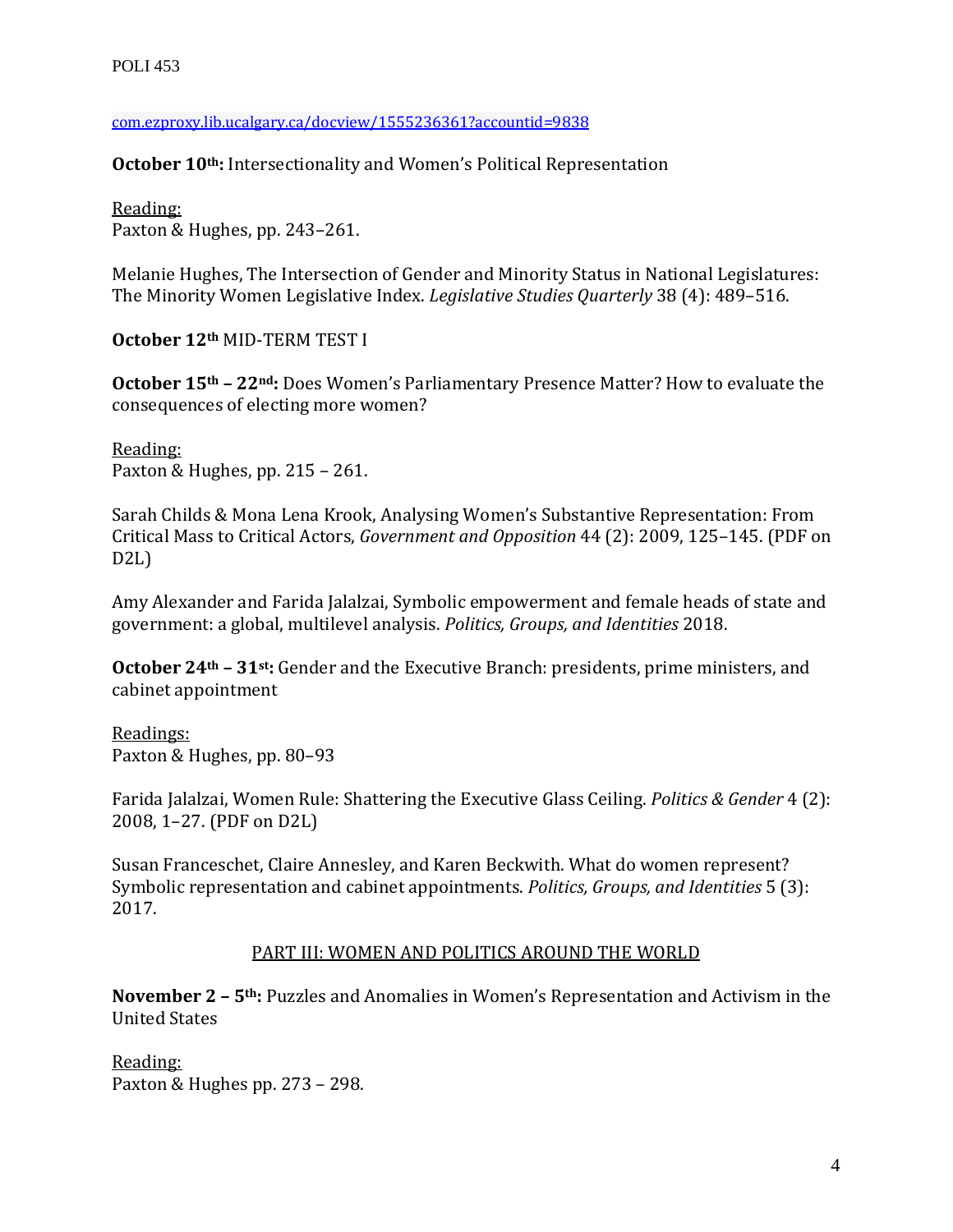POLI 453

**November 7th:** Review class No reading.

**November 9th:** MID-TERM TEST II

# **November 12th, 14th, and 16th: No Classes (Reading Week)**

**November 19th:** Making and Maintaining Progress: Women's Representation and Policy Successes in Europe

Reading: Paxton & Hughes pp. 267–272.

**November 21st and 23rd:** Maternalism and Women's Political Representation in Latin America

Readings: Paxton & Hughes pp. 311 – 330.

Susan Franceschet, Jennifer M. Piscopo, and Gwynn Thomas. Supermadres, Maternal Legacies, and Women's Political Participation in Latin America. *Journal of Latin American Studies* 48 (1): 2016, pp. 1–32*.*  [http://ezproxy.lib.ucalgary.ca/login?url=https://search-proquest](http://ezproxy.lib.ucalgary.ca/login?url=https://search-proquest-com.ezproxy.lib.ucalgary.ca/docview/1756475769?accountid=9838)[com.ezproxy.lib.ucalgary.ca/docview/1756475769?accountid=9838](http://ezproxy.lib.ucalgary.ca/login?url=https://search-proquest-com.ezproxy.lib.ucalgary.ca/docview/1756475769?accountid=9838)

**November 26th and 28th:** Post-Conflict Patterns of Women's Political Participation in Sub-Saharan Africa

Readings: Paxton & Hughes pp. 377–397.

Aili Mari Tripp, Women's Mobilization for Legislative Political Representation in Africa. *Review of African Political Economy* 43 (149): 2016. Pp. 382–399. <http://dx.doi.org.ezproxy.lib.ucalgary.ca/10.1080/03056244.2016.1214117>

## **November 30th and December 3rd:** North Africa and the Middle East

Readings: Paxton & Hughes, pp. 331 – 353.

**December 5th:** Asia and the Pacific

Readings: Paxton & Hughes, Chapter 14.

**December 7th:** Concluding reflections and distribution of take-home exam (on D2L).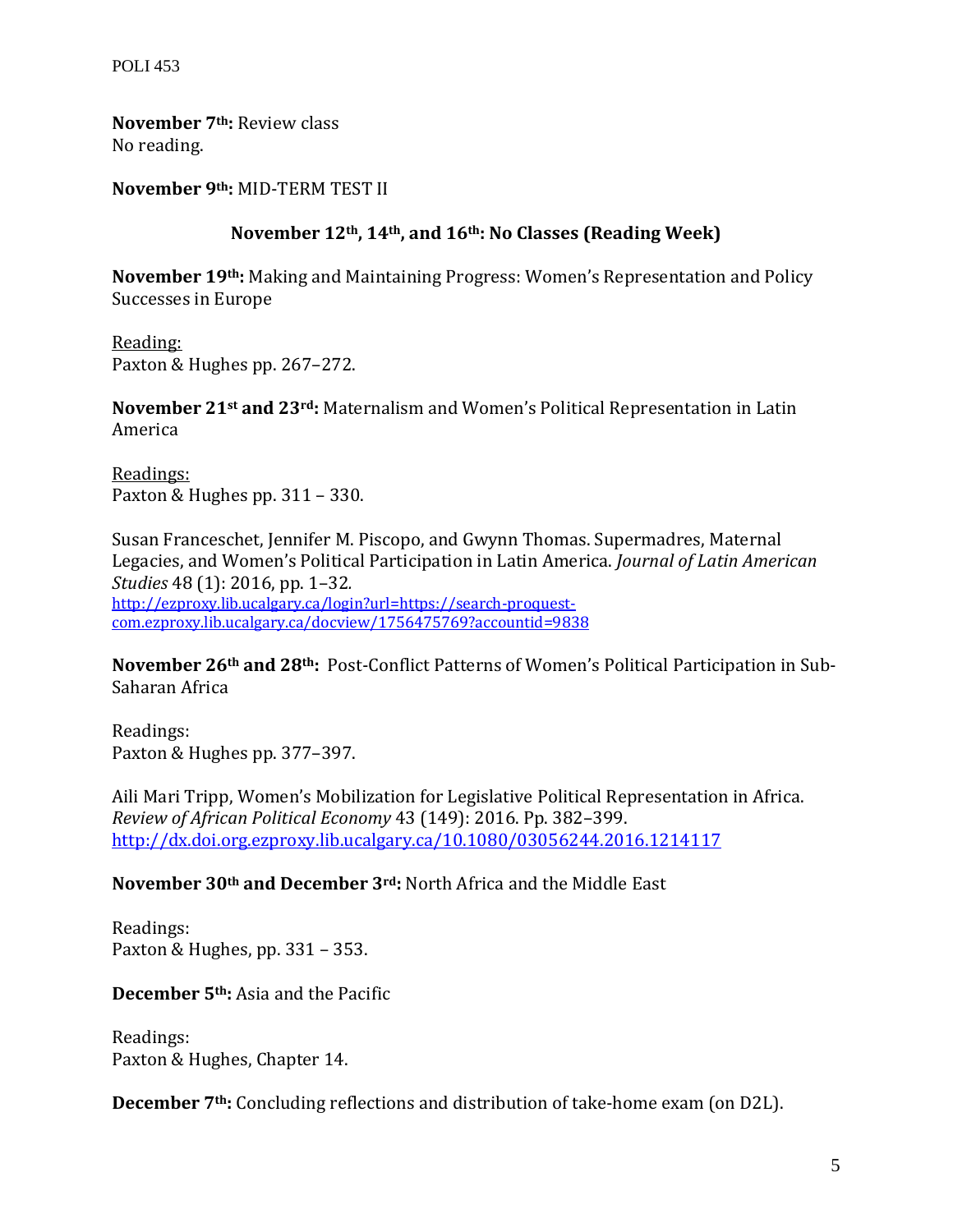## **IMPORTANT POLICIES AND INFORMATION**

#### Absence From a Mid-term Examination:

Students who are absent from a scheduled term test or quiz for legitimate reasons (e.g. illness with the appropriate documentation) are responsible for contacting the instructor via email within 48 hours of the missed test to discuss alternative arrangements. A copy of this email may be requested as proof of the attempt to contact the instructor. Any student who fails to do so forfeits the right to a makeup test.

## Deferral of a Final Examination:

Deferral of a final examination can be granted for reasons of illness, domestic affliction, and unforeseen circumstances, as well as to those with three (3) final exams scheduled within a 24-hour period. Deferred final exams will not be granted to those who sit the exam, who have made travel arrangements that conflict with their exam, or who have misread the examination timetable. The decision to allow a deferred final exam rests not with the instructor but with Enrolment Services. Instructors should, however, be notified if you will be absent during the examination. The Application for Deferred Final Exam, deadlines, requirements and submission instructions can be found on the Enrolment Services website at [https://www.ucalgary.ca/registrar/exams/deferred-exams.](https://www.ucalgary.ca/registrar/exams/deferred-exams)

## Appeals:

If a student has a concern about the course or a grade they have been assigned, they must first discuss their concerns with the instructor. If this does not resolve the matter, the student then proceed with an academic appeal. The first step in an academic appeal is to set up a meeting with the Department Head. Appeals must be requested within 15 days of receipt of the graded assignment.

## University Regulations:

Students are responsible for familiarizing themselves with the University policies found in the Academic Regulations sections of the Calendar a[t www.ucalgary.ca/pubs/calendar/current/academic-regs.html.](http://www.ucalgary.ca/pubs/calendar/current/academic-regs.html)

## Student Accommodations:

Students seeking an accommodation based on disability or medical concerns should contact Student Accessibility Services; SAS will process the request and issue letters of accommodation to instructors. For additional information on support services and accommodations for students with disabilities, visit [www.ucalgary.ca/access/.](http://www.ucalgary.ca/access/)

Students who require an accommodation in relation to their coursework based on a protected ground other than disability should communicate this need in writing to their Instructor.

## The full policy on Student Accommodations is available at [http://www.ucalgary.ca/policies/files/policies/student-accommodation-policy.pdf.](http://www.ucalgary.ca/policies/files/policies/student-accommodation-policy.pdf)

## Plagiarism And Other Forms Of Academic Misconduct:

Academic misconduct in any form (e.g. cheating, plagiarism) is a serious academic offence that can lead to disciplinary probation, suspension or expulsion from the University. Students are expected to be familiar with the standards surrounding academic honesty; these can be found in the University of Calgary calendar at [http://www.ucalgary.ca/pubs/calendar/current/k-5.html.](http://www.ucalgary.ca/pubs/calendar/current/k-5.html) Such offences will be taken seriously and reported immediately, as required by Faculty of Arts policy.